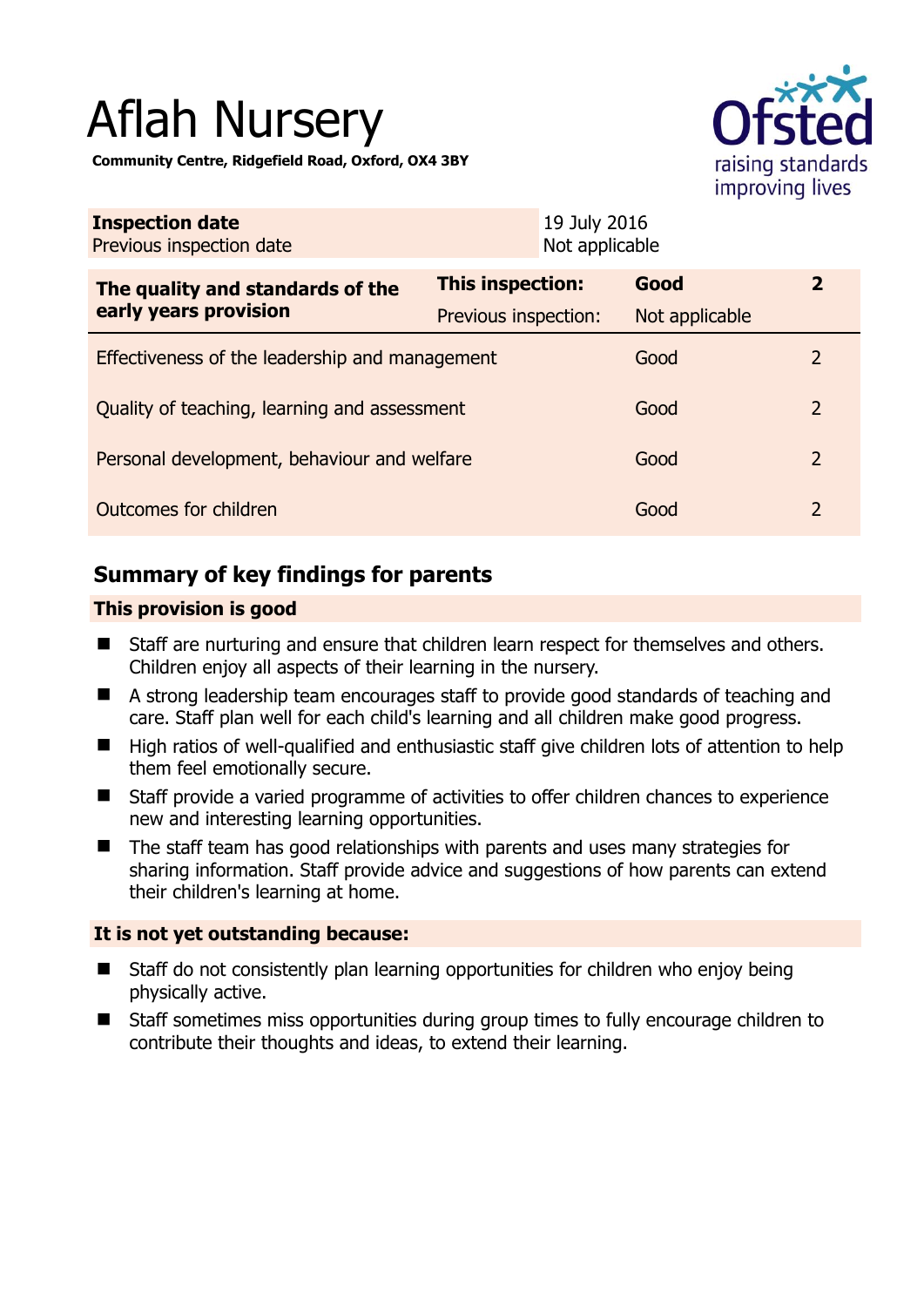# **What the setting needs to do to improve further**

#### **To further improve the quality of the early years provision the provider should:**

- develop further the learning opportunities for children who prefer more active play
- $\blacksquare$  organise group times more effectively to encourage children to express their thoughts and ideas.

### **Inspection activities**

- The inspector observed interactions between children and staff.
- The inspector observed activities and the quality of teaching indoors and outdoors.
- The inspector sampled documentation and children's development records.
- The inspector spoke to staff, parents and children to obtain their views.
- The inspector conducted a joint observation with the manager.

#### **Inspector**

Caron Lubin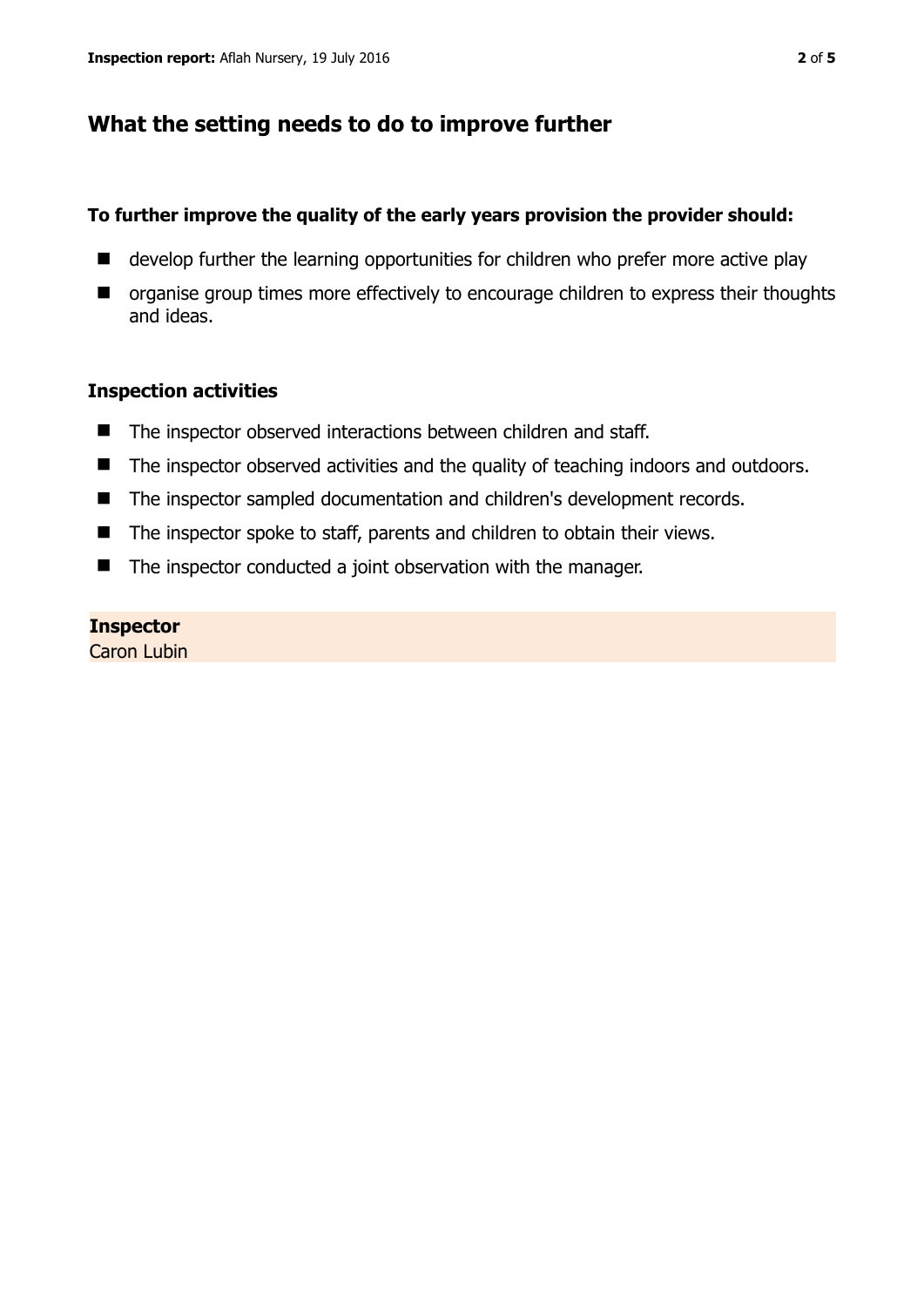# **Inspection findings**

#### **Effectiveness of the leadership and management is good**

Safeguarding is effective. All staff are trained in safeguarding and the management team has worked with others to ensure the safety of children in the shared building. Staff use a variety of ways to evaluate what they do. For example, managers document their plans for improvements, such as the steps taken to create an inviting outside area for play. Staff undertake training to increase their knowledge and then work together to use this in their work with children. The leadership team provides support and guidance to staff to help them further children's learning and development. All staff document children's progress and managers review the information with the key person to ensure children are making good progress.

#### **Quality of teaching, learning and assessment is good**

Staff organise the nursery well and use all available space to provide a choice of interesting activities for children to help them learn. For example, staff hide plastic numbers in the bark in the flower boarders for a matching game to help children learn about mathematics in an enjoyable way. Children can move freely inside and outside to explore. The nursery uses an effective key-person system. Parents share information with the key person and children carry out many activities and routines with them. The key person gets to know their children well, so they can support each individual to learn and develop. Staff are skilled at knowing when to join in play to enhance learning or enable children to play independently and work things out for themselves. Staff complete accurate observations and assessments to ensure that children make good progress across all areas of learning.

## **Personal development, behaviour and welfare are good**

Staff are committed to helping children to develop a strong sense of understanding and respect for others and a positive sense of themselves. They delight in children's achievements helping them feel proud of their success. Staff teach children to share and compromise and help children understand how others feel. Staff use enjoyable ways to help children learn rules, such as using a game to encourage them to go to the snack table in order. Children are confident and learn how to be independent. For example, many children managed to open food packets without help at snack time. Children make good friends and spend time playing and chatting to each other and to staff. These skills help children as they prepare to move to school. Staff help parents to share with each other their experiences of choosing a school.

#### **Outcomes for children are good**

Children learn a broad range of skills at this happy nursery. All children make good progress and develop independence. Children know the routine well and this helps them feel safe and secure. Children use their imaginations well, for example as they find pretend spiders or use seed trays for dolls' beds. Children are confident learners, developing skills that will help them prepare for school.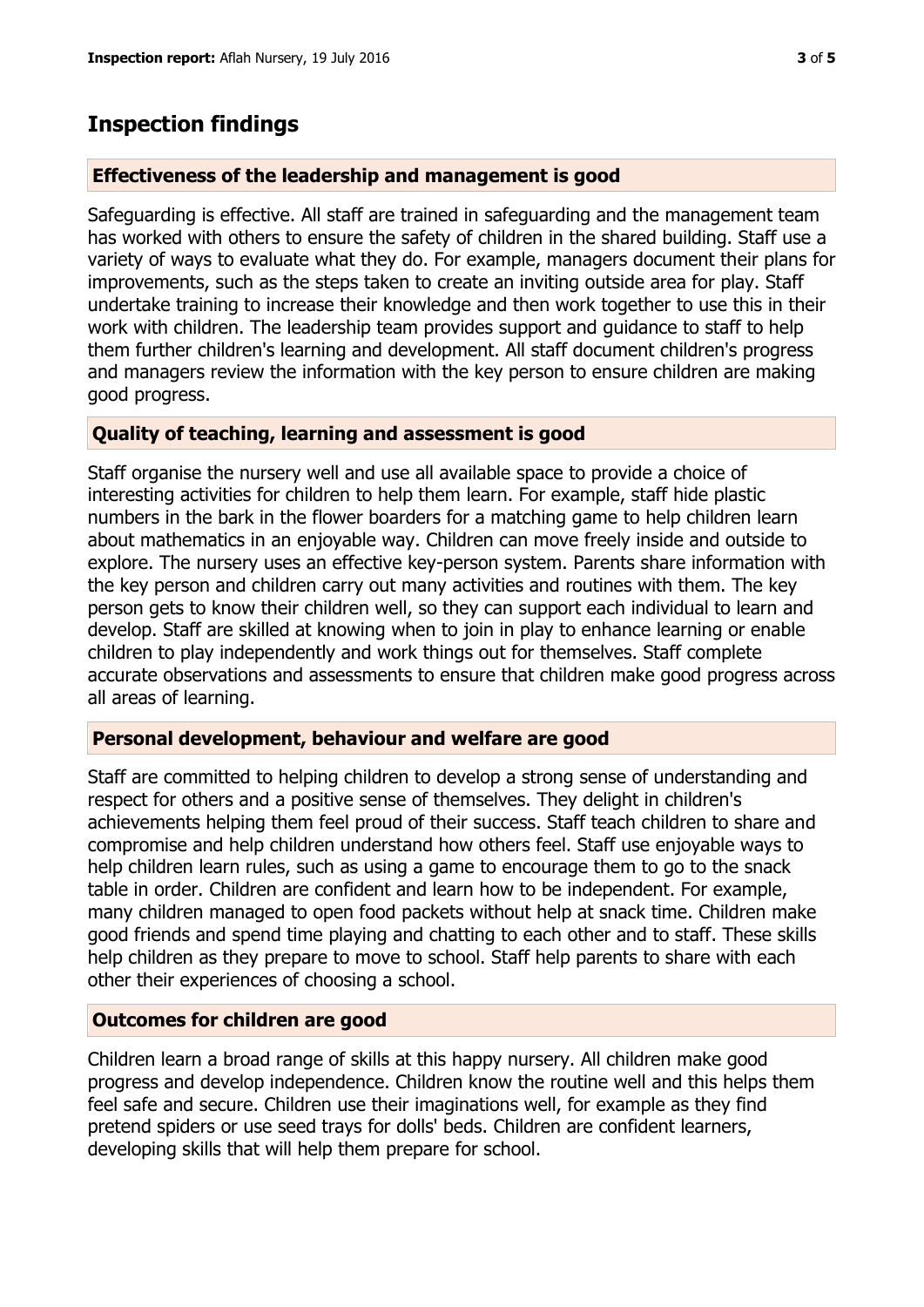## **Setting details**

| Unique reference number                             | EY477123                 |  |
|-----------------------------------------------------|--------------------------|--|
| <b>Local authority</b>                              | Oxfordshire              |  |
| <b>Inspection number</b>                            | 977713                   |  |
| <b>Type of provision</b>                            | Sessional provision      |  |
| Day care type                                       | Childcare - Non-Domestic |  |
| <b>Registers</b>                                    | Early Years Register     |  |
| <b>Age range of children</b>                        | $3 - 5$                  |  |
| <b>Total number of places</b>                       | 40                       |  |
| <b>Number of children on roll</b>                   | 35                       |  |
| Name of registered person                           | Aflah & Co Ltd           |  |
| <b>Registered person unique</b><br>reference number | RP533631                 |  |
| Date of previous inspection                         | Not applicable           |  |
| <b>Telephone number</b>                             | 07814159288              |  |

Aflah Nursery registered in 2014 and is privately owned. It is situated in the main hall in the Regal Community Centre in Oxford, close to the town centre. This is a faith-based nursery that welcomes all children. The nursery opens five days a week during school term time from 9am until 2pm. The nursery receives funding to provide free early education for children aged three and four years. There are seven staff, most of whom hold early years qualifications from levels 3 to 5.

This inspection was carried out by Ofsted under sections 49 and 50 of the Childcare Act 2006 on the quality and standards of provision that is registered on the Early Years Register. The registered person must ensure that this provision complies with the statutory framework for children's learning, development and care, known as the early years foundation stage.

Any complaints about the inspection or the report should be made following the procedures set out in the guidance 'Complaints procedure: raising concerns and making complaints about Ofsted', which is available from Ofsted's website: www.gov.uk/government/organisations/ofsted. If you would like Ofsted to send you a copy of the guidance, please telephone 0300 123 4234, or email enquiries@ofsted.gov.uk.